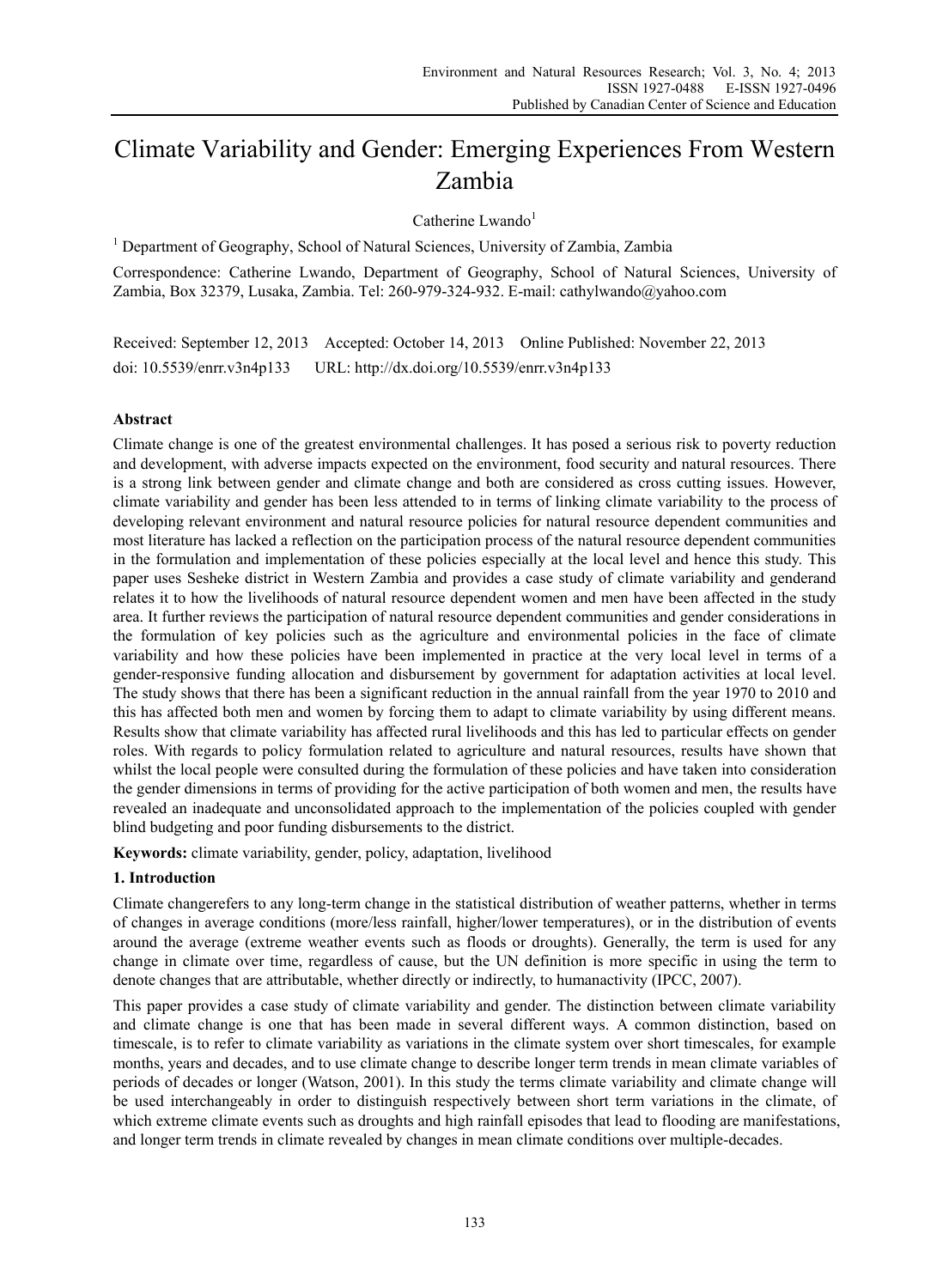Climate change is increasingly being recognized as a global crisis, but responses to it have so far been overly focused on scientific solutions, rather than on the significant human and gender dimensions as observed by Skinner (2011). Scholars have noted that women and men do not experience climate change equally. In most developing countries, women's livelihoods are centered particularly around climate sensitive sectors such as subsistence agriculture. The fact that women and girls are often responsible for most of the unpaid care tasks around the household also means that their lives are directly affected by the changes brought about by climate change. Women often have to walk further to find increasing scarce food, fuel wood and water as well as caring for family members who are susceptible to the health risks linked to climate change. As a result women and girls find themselves with less time for education, income generating activities or participation in community decision making processes, further entrenching unequal gender relations (Skinner, 2011).

Dankelman (2010) notes that although climate change affects everybody, it is not gender neutral.As weather patterns become increasingly unpredictable and extreme events such as floods, heat waves or natural disasters become more common, the poor in vulnerable communities find their livelihoods most threatened.Climate change affects women and men differently. According to the World Bank (2008), rural women and girls frequently provide households with water and firewood. The time needed for their work in gathering water and firewood has increased with water shortages and depletion of forests thereby decreasing the time available to women for food production and participation in income generating activities and this has affected household food security.

Aboud (2011) indicates that Climate change responses cannot be effective unless they are gender aware, taking into consideration the different needs of women and men, the inequalities that compound the impacts of climate change for women and the specific knowledge women and men can contribute to solutions. There is a strong link between gender and climate change and both are considered as cross cutting issues that needs to be integrated in national, local level planning as well as development cooperation initiatives by cooperating partners/donors. There is enough evidence to show that women are at the center of sustainable development, and that ensuring greater gender equalities in responding to climate change would mean that society as a whole will benefit (Denton, 2002).

The climate is naturally variable, but changes in mean climate conditions as a result of enhanced atmospheric warming are expected to be accompanied by changes in variability, including changes in the frequency or severity of some extreme climate events, such as heat waves, droughts, floods and storms (Goulden, 2006). It is these changes in climate variability and extremes that are expected to have negative impacts on human and natural systems (Watson, 2001). However, these impacts are expected to be differentiated according to differing levels of vulnerability between different sectors and groups within society (Adger et al., 2003).

Zambia and particularly the south western part of the country, the geographical focus of this study, lies on the periphery of the semi-arid environment of the Kalahari region such that it comprises a zone of very high risk to climate variability. This is because the region lies at the southern extremity of the migratory track of the Inter-Tropical Convergence Zone (ITCZ) and has already experienced increasing climate variability in the form of increasing extreme weather events such as severe storms, higher annual floods, more years when the unimodal rainy season fails, higher temperatures and more severe winds (Flint, 2007). The most serious impacts have been drought leading to food insecurity; overly high and damaging seasonal and flash floods damaging infrastructure, agriculture, lives and livelihoods; heat stress and other intensified health issues, which together have led to diminishing socio-ecological resilience. Droughts and floods have increased in frequency, intensity and magnitude over the last two decades and have adversely impacted on food and water availability and the sustainable livelihoods of rural communities (MTENR, 2007).

A number of studies have been conducted on climate variability and gender (Aboud, 2011; Goulden, 2006; Watson, 2001; Skinner, 2010). However, climate variability and gender has been less attended to in terms oflinking climate variability to the process of developing relevant environment and natural resource policies for natural resource dependent communities and most literature has lacked a reflection on theparticipation process of the natural resource dependent communities in the formulation and implementation of these policies especially at the local level and hence this study. The research questions for this study were (i) how has climate variability affected rural livelihoods and what has been the particular effects on gender roles? and (ii) were the local communities involved in the design of policies related to environment?. Therefore the aim of the study were (i) to provide evidence aboutclimate variability that has been experienced in the study area over a 40 year period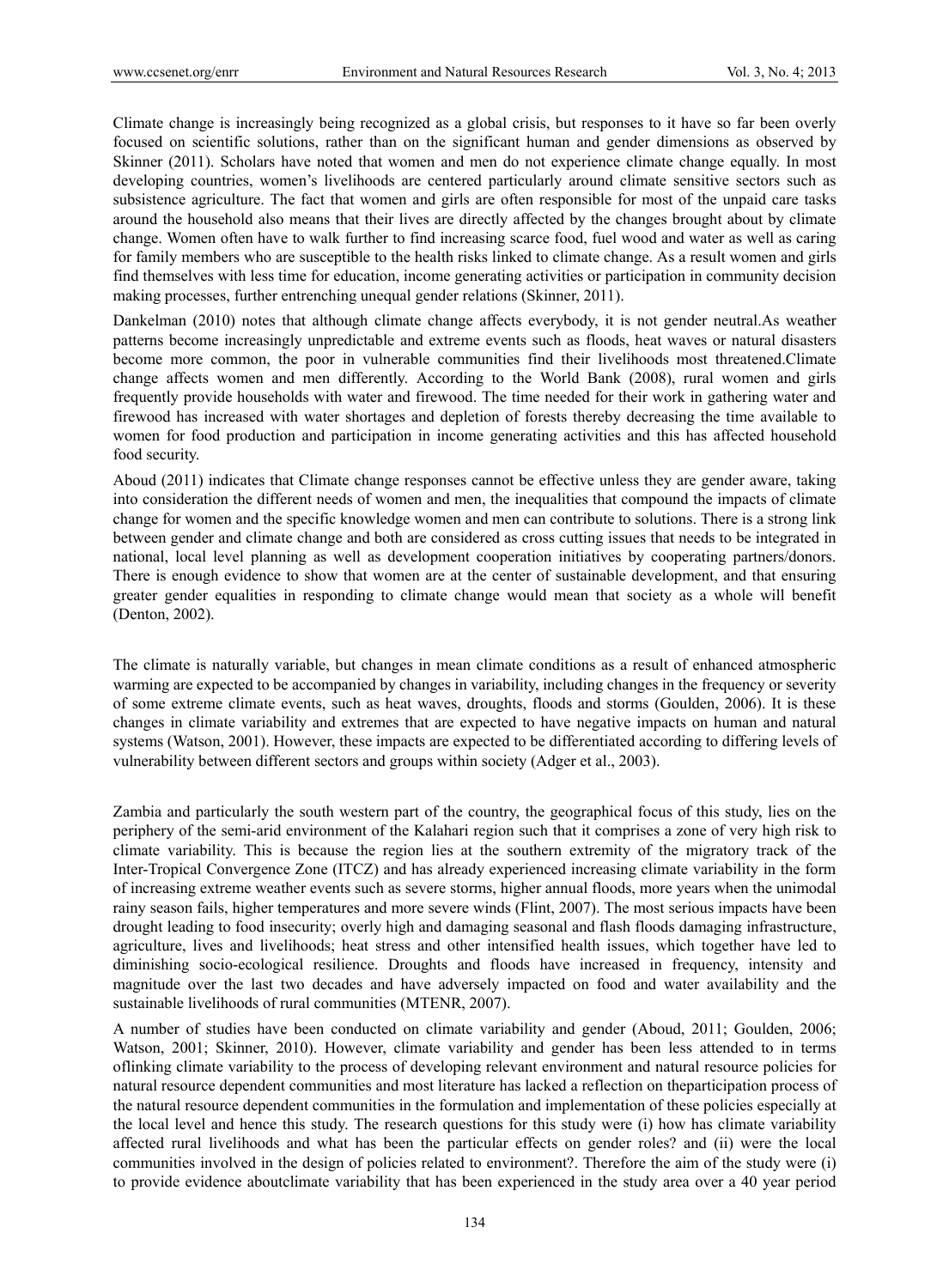(1970-2010) and (ii) relate climate variability to how the livelihoods of natural resource dependent women and men have been affected in the study area.

Patson and Karwat (2011) observes that policy making is the process used by governments to translate their political vision into programs and actions to deliver outcomes. It can be said that policy provides the framework and sets the parameters for planning. This paper further reviews the participation of natural resource dependent communities and gender considerations in the formulation of key policies such as the agriculture and environmental policies in the face of climate variability and how these policies have been implemented in practice at the very local levelin terms of a gender-responsive funding allocation and disbursement by government for adaptation activities.

## **2. Methods**

The study was carried out between January, 2010 and December, 2011. Data collection tools included household survey, semi structured interviews, focus group discussions, key informant interviews, field assessments and desk studies.

## *2.1 Description of the Study Area*

Sesheke district is situated at the south end of Western Province (Figure 1). It lies between 23° and 26° longitudes east and 15° and 18° latitudes south and shares borders with Kazungula and Kalomo districts of Southern Province (Figure 1). Within the Province the district borders with Kaoma, Shangombo and Senanga district.

The district lies in the Zambezi river basin and was used as a study area because of the different impacts of climatic stress that the district has experienced. Sesheke district lies in the agro-ecological Zone I which is characterized by the hottest and driest climatic conditions, with rainfall of less than 800 mm per annum and is categorized as semi-arid. It has a short growing period (season) of between 80 to 120 days. Rainfall is highly variable and unreliable within one rainy season, and between the years, putting pressure on agricultural development (CEEZ, 2009). Due to the history of climate variability in Sesheke district, the rural communities that depend on natural resources might be expected to be adapted to fluctuations resulting from a variable climate and women and men have been impacted differently by climate variability. The Zambezi river basin in which Sesheke district is located, has low "run-off efficiency" and a high dryness index thereby increasing its vulnerability to climate change (Riebsame et al, 1995). Sesheke is sensitive to climate warming as it receives considerable sunshine and high daytime air temperatures (Riebsame et al., 1995), making it the subject of high rates of evapotranspiration.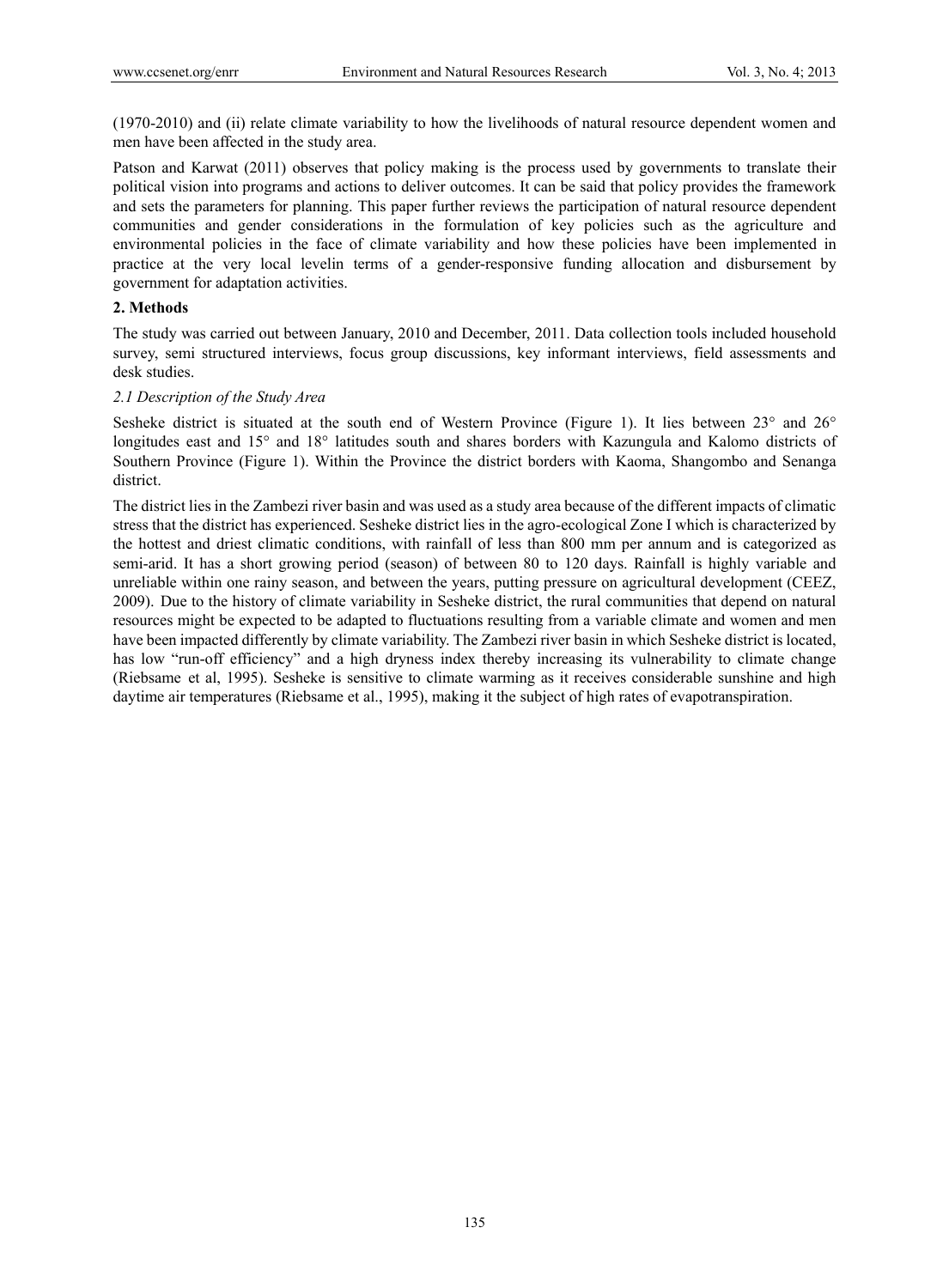

Figure 1. Location map of Sesheke District in western province of Zambia

## *2.2 Research Design*

In order to seek insights about the evidence of climate variability and its link to gender and livelihoods of natural resource dependent communities as well as the aspects related to policies, detailed empirical research was needed in a specific geographical context. For this reason, a case study approach was used. This study involved the collection of both quantitative and qualitative data through the use of household sample surveys through questionnaires, focus group discussions, semi structured interviews, and direct observations using field transects.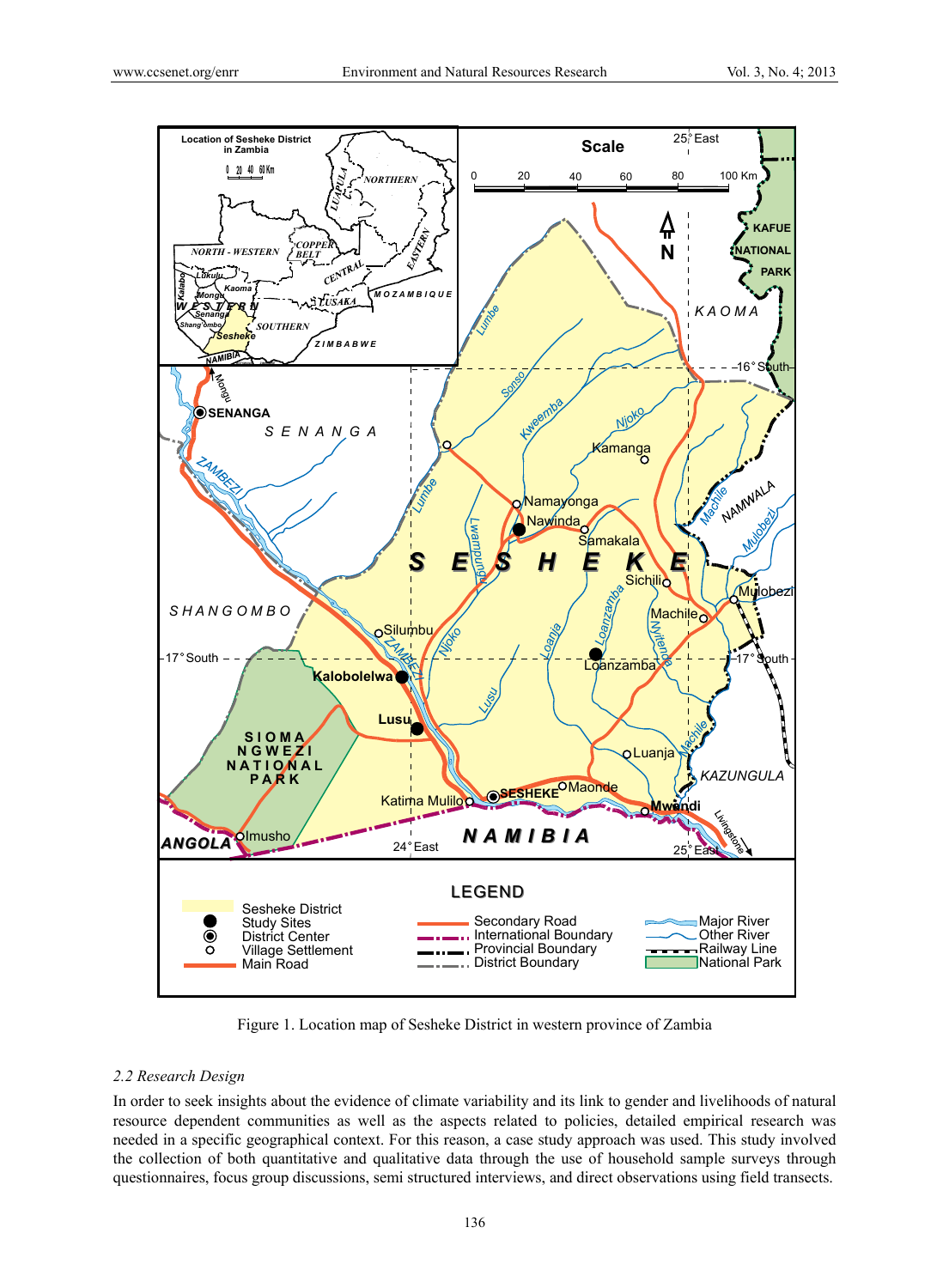### *2.3 Sampling*

Four wards also referred to as village settlements were selected and the selection criteria was that the four village settlements were located across Sesheke District in order to contribute to the spatial representation of the study area. Two of these village settlements are along the Zambezi river on the western part of Sesheke district, namely Kalobolelwa and Lusu, one is on the eastern part of Sesheke in the upland, namely Loazamba and one village settlement in the central part of Sesheke namely Nawinda. In this study, a household was the unit of analysis. These four village settlements were used for the household survey out of a total of 20 wards or village settlements. According to the Central Statistics Office (2004), Kalobolelwa had 875 households, Lusu 792 households, Loazamba 608 households and Nawinda 849 households. This gave a total of 3,124 households, from which a 10 % sample was selected. The selection of the households was done using systematic sampling with a random start following approximate straight lines in the villages with an interval of households determined using the formula N/n (Conway, 1968), where n is the number of households to be sampled and N is the total number of households in a village. The proposed sample size was adequate and representative to capture the data needs for this study. This is consistent with Silk (1979) advice that an ideal sample size should at least be 10% of the target population. *2.4 Data Collection* 

The study utilized both quantitative and qualitative data. Data collection comprised household survey, field transects, individual and group interviews, focus group discussions, key informant interviews, observations and informal discussions. A semi-structured questionnaire was administered to each of the sampled households, with the head of the household as the targeted respondent. Where the head was not available, every effort was made to interview any adult household member who was knowledgeable about the general livelihood of the household.

The household was used as the unit of analysis for the sample survey. The gender aspects were captured by allowing both husband and wife if present to make contributions to the answers or allowing other members of the households to make contributions to the discussions. Data that was collected during the household survey included information on how the livelihood activities were distributed between men and women, changes that have occurred in the rainfall pattern, crop harvesting trend, land use changes that have taken place, availability and accessibility of natural resources especially fuel wood, distances covered to access firewood, changes in livelihoods linked to climate variability. Other data included questions on environmental and agricultural policies that there were aware of and if they had participated in the formulation of these policies.

The household survey was supplemented by semi structured interviews which were conducted with relevant government institutions both at national and district levels and with International and national NGOs. A number of organizations were identified as being important to this research work. These included government Ministries such as the Ministry of Lands, Natural Resources and Environmental Protection, Ministry of Agriculture at national level and Government Departments at district level included Environment and Natural Resources Management Department, Forest Department, Fisheries Department, Department of Agriculture, Central Statistics Office, Meteorological Department, NGOs working in Sesheke district, Community Based Organizations (CBOs). Information on the agriculture and environmental policies was obtained from the Ministry of Agriculture and Ministry of Lands, Natural Resources and Environmental Protection respectively. In addition, key informants were interviewed on how these policies have affected people's livelihoods in relation to climate variability. The research participants were selected on the basis of the role they had in the organization and in most cases the semi structured interviews were targeted at the heads of the various organizations including the technical people who worked in these targeted organizations. Key informant interviews were done with as many people as possible until a point was reached where I could no longer get any more new information and considered this as the saturation point.

Focus Group Discussions were also used as a data collection tool where discussions were held separately with elderly men, elderly women and a combination of elderly men and women. Focus Group Discussions generated information such as history of the area, geography, natural resources, land use types and climate change in the area. The focus group discussions were done with headmen locally known as *indunas*, women only group, men only group and other group discussions had a combination of both women and men as well as the youth. The segregation of the groups was done in order to allow the discussants freedom to discuss issues in an open and free environment as they were amongst their peers.

Four transect walks following compass directions of north, south, east and west were used for collecting some aspects of the physical data to confirm results from the interviews and focus group discussions in the four selected village settlements. These transects were for the purpose of observing the natural resources, land use, crops cultivated and livelihood practices in the study area.

Since studies of climate change involve analysis of historical climate data, the main source of climatic data was the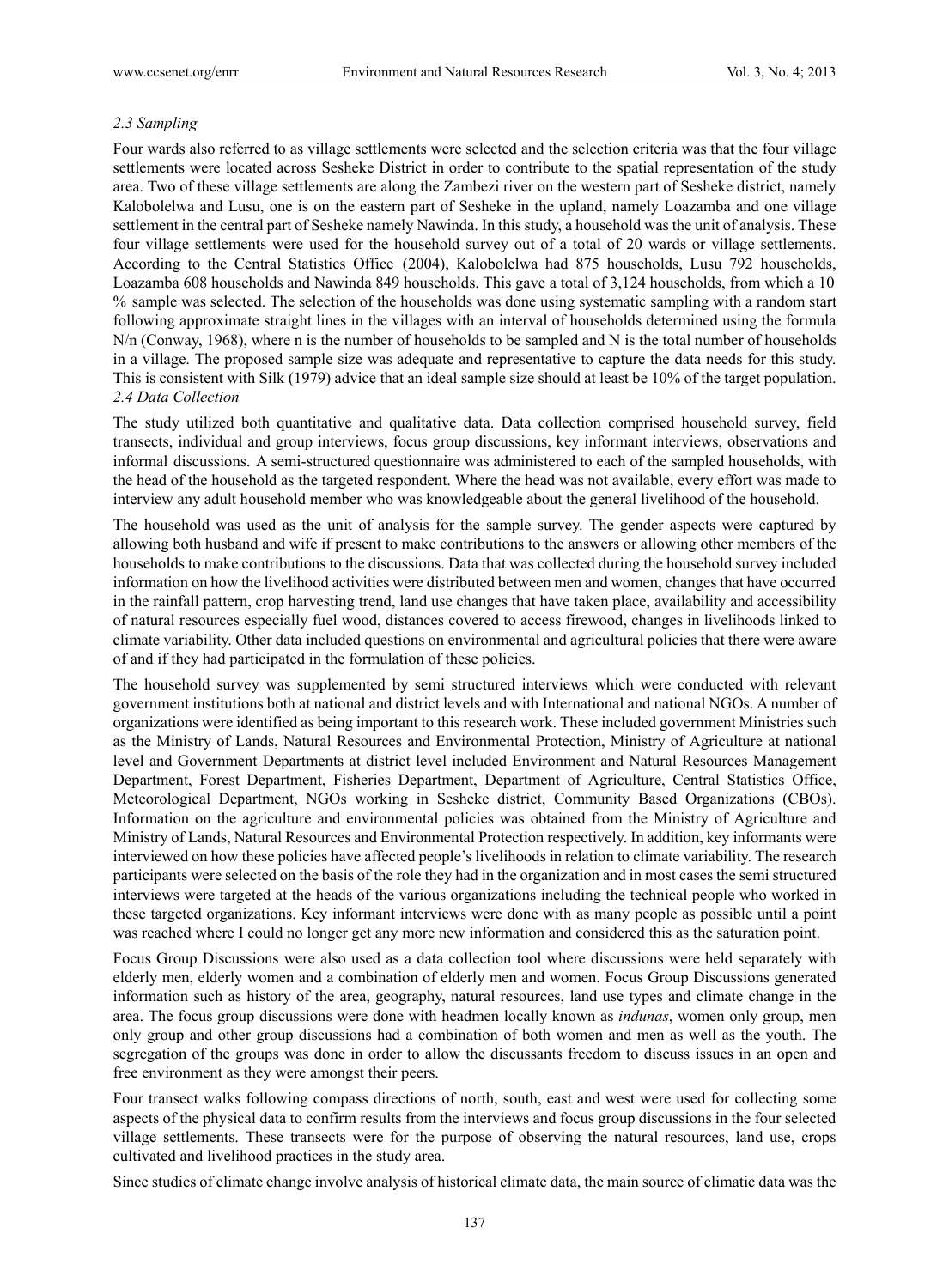Meteorological Department which has meteorological stations in Sesheke District and provided data on rainfall and temperature. This data was then used to determine if there were significant changes in rainfall and temperature as well as trends.

Data on historical land use and changes in forest cover was obtained from landsat images available from 1973 from the archives in the USA using the website www.usgs.org and aerial photographs. The forest cover change was done in order to determine the percentage change in forest cover that has taken place.The author tried to obtain some agriculture data from the Department of Agriculture at district level and only managed to get data for maize and was informed that the data for the other crops was not readily available and therefore relied on the household survey that was supplemented by key informant interviews. The author also tried to source for satelite images to examine crop area change in the study area but again these were not readily available.

### *2.5 Data Analysis*

Data from open-ended questions in the sample survey, group discussions, observations and semi-structured interviews was analysed qualitatively to explain patterns/trends that were observed in the quantitative data. Qualitative data was read with an eye for themes, categories, patterns and relationships that were emerging across the data from the transcripts from individuals, group interviews and responses to open ended questions from questionnaires. The data was then summarised for key themes that emerged. Some of the qualitative data was used to generate annual time series trends generated by focus groups. The time series data was then used as descriptive evidence for the changes that have taken place in the study area.

Quantitative data analysis was done using the software Statistix 9.0. Preliminary analysis involved displaying the data in simple formats by producing summary statistics of a range of variables displayed in tables or graphically.

Analysis of Variance (ANOVA) was used to determine if there has been significant changes in rainfall and temperature in Sesheke district over the past 40 years. Changes in forest cover was determined by obtaining Landsat images available from the archives in the USA using the website www.usgs.org and aerial photographs. The forest cover change was done in order to determine the amount of change in the forest cover.

#### **3. Results and Discussion**

#### *3.1 Rainfall and Temperature Variability*

The rainfall pattern of Sesheke district has been highly variable in the forty year period between 1970 and 2010 as can be seen in Figure 2.



Figure 2. Annual rainfall variations

Analysis showed that there has been a significant reduction in the annual rainfall (Fisher distribution,  $F = 4.34$ , probability,  $p < 0.05$ ) over the 40 year period. The linear regression line confirmed a downward trend in annual rainfall. The ANOVA results and down ward trend of rainfall conforms with the results from the sampled households as well as key informant interviews where 99% of the respondents indicated that rainfall has been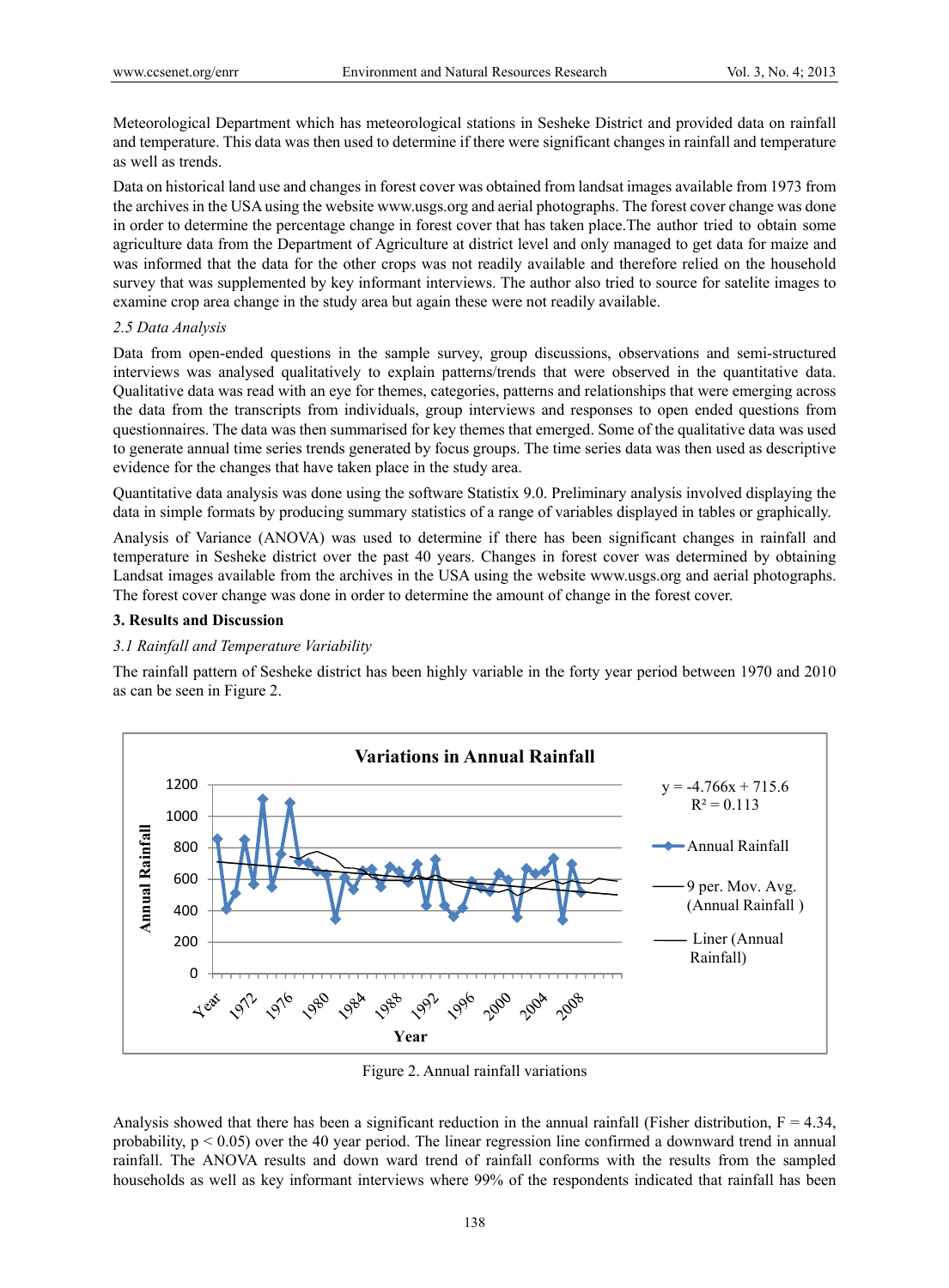erratic in previous years and very unpredictable. The respondents observed that the rain season always delayed to start (December) and that the rain season ends very early around March. The unreliable rainfall pattern had negatively affected the productivity of the forests as well as the local people's agricultural livelihood which is very much dependent on rainfall. The mean rainfall over the 40 year period had been 611.11 mm.

As for temperature, the ANOVA results have revealed a significant increase in maximum temperature ( $F = 5.38$ , p < 0.05) observed in the study area over the 40 year period. The time series graph (Figure 3) also showed a generally increasing trend in maximum temperature over the study period.



Figure 3. Time series plot of maximum temperature

Minimum temperature however showed no significant change over the last 40 years in Sesheke district ( $F = 0.16$ ,  $p > 0.05$ ).

### *3.2 Drought and Crop Production*

The manifestation of climate variability through drought in the study area has affected both men and women by forcing them to adapt to climate variability by using means such as changing crops. ANOVA results indicate that there has been a significant decrease in the main staple food crop maize production over the years ( $F = 40.47$ , p  $\leq$  0.05). Maize was observed to cover the largest harvest area and almost 50% of the total cropped area according to key informant interviews with department of agriculture officers. The study area's level of dependence on maize made most households vulnerable to climate variability since maize is highly vulnerable to climate fluctuations because its phenology is sensitive to changes in moisture and temperature. Over 40% of the people indicated a shift towards drought tolerant crops such as cassava, millet and sorghum. Other people have also majored into growing early maturing maize varieties. Mostly men were responsible for providing cash income and thus preferred to raise cash crops like maize. Over 51% of the people indicated that they have had to vary the different sowing as well as harvest dates in order to spread the risk in case of poor or inadequate rainfall. The household survey revealed that women cultivated a wider range of crops whilst men on the hand hand cultivated a narrower range of crops than women and therefore women felt to have benefited more from the change of crops since women are the custodians of food security at household level.

The adapative capacity of the majority of the local people in the study area has depended on a number of factors such as economic status, health, education, information, skills and access to assets and all these factors have not been gender neutral. Over 80% of the women in the study area were of a low economic status with inadequate education and lacked access to assets as well as information and skills as compared to their male counterparts leaving women to be more vulnerable to the effects of climate variability. Over 60% of the people interviewed indicated that there was unequal access to and control over assets with men dominating and leaving the women with less adaptive capacity. Although the women have less adaptive capacity, they have continued to play an active role of their productive role by securing food and a livelihood for their households.

## *3.3 Floods and Livelihoods*

Climate variability also exhibited itself through floods and again this affected both men and women in the study area. The floods impacted households in particular as well as communities in general. Over 50% of the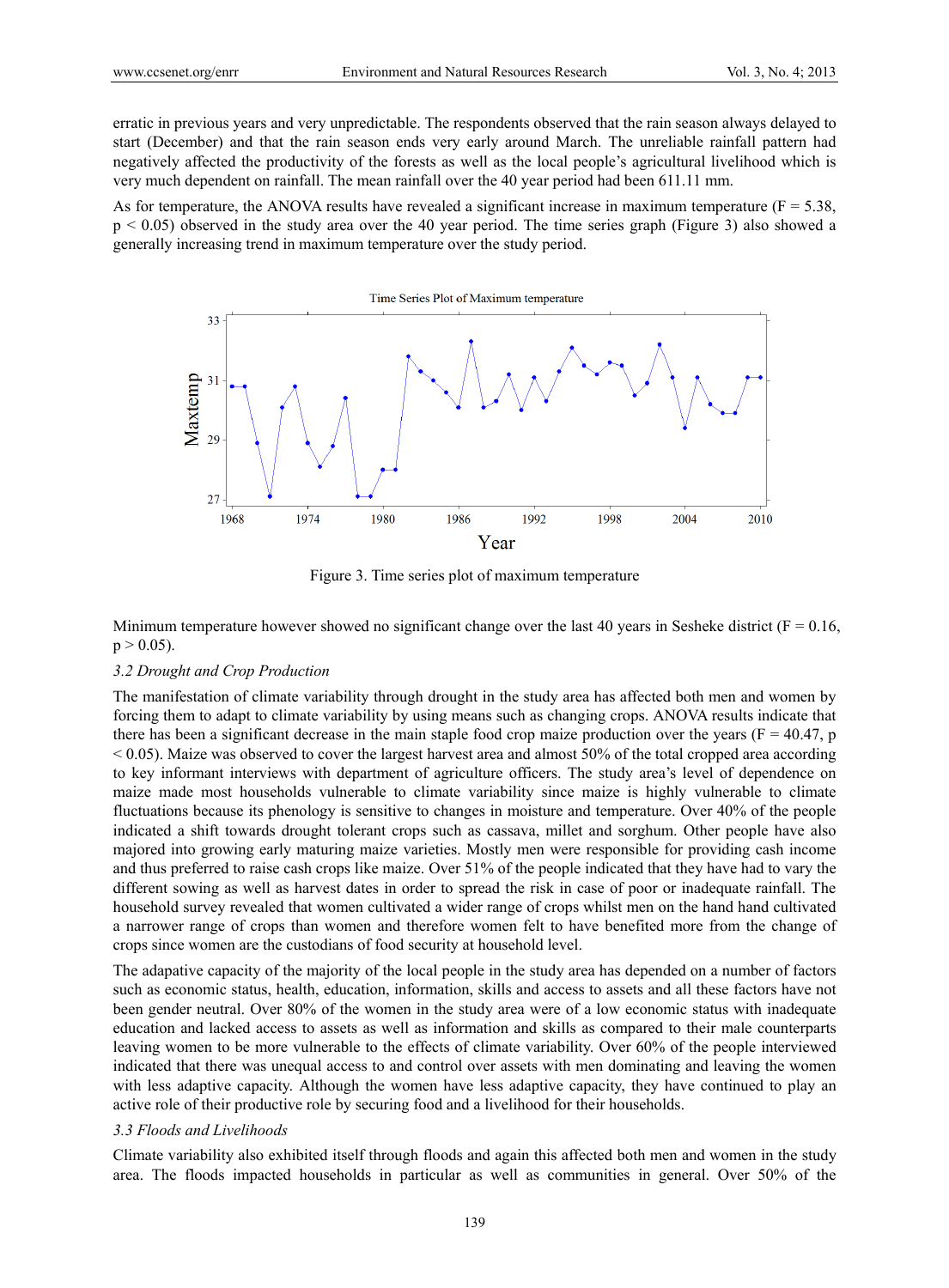interviewed households indicated that they have experienced an increase in flooding over the years. This was also in tandem with the information (Table 1) that was obtained from key informant interviews where the respondents indicated an increase in the amount of flood occurences.

|  |  | Table 1. Flood occurences in the study area |  |  |  |  |
|--|--|---------------------------------------------|--|--|--|--|
|--|--|---------------------------------------------|--|--|--|--|

| Flood Year | Description        | Effect                                                                      |  |  |
|------------|--------------------|-----------------------------------------------------------------------------|--|--|
| 1972/73    | Heavy rains/floods | Damage to to crops and bridges and decline in crop yield                    |  |  |
|            |                    | Contamination of drinking water                                             |  |  |
| 1998       |                    | Damage to crops                                                             |  |  |
|            | Heavy rains/floods | Damage to infrastructure such as bridges, community<br>schools and churches |  |  |
| 2008       | Excessive rainfall | Damage to crops and decline in crop yields                                  |  |  |

The respondents provided details on how the floods affected them. The impact of floods on livelihoods and adaptation were then summarised into direct loss and indirect loss. The direct loss included loss of livelihoods for over 70% of the households where flooding mostly led to widespread damage to crops and also resulted in loss of livestock. Crop losses was said to have been further intensified by transport problems due to flooded roads and damaged road bridges. Most respondents indicated that they had also suffered stress and anxiety during the flooding period and this was classified as part of the indirect loss. The women (over 70%) bore the brunt of the disruption by floods of normal livelihood by having to walk long distances for collection of safe drinking water. Other women indicated having to manage in alternative ways such as collecting flood water and waiting for the sediments to deposit at the bottom and later use the water for drinking and cooking and others would store rain water to use for drinking. Due to poor crop yields, the prices of basic food items generally multiplied with severe stress imposed on the poor women and their families. To save on costs, most of the family members had to reduce on their food intake particularly the women. Many of the women indicated cutting back on eating three meals a day to once or twice a day. Some women would even sacrifice their food and eat less just to ensure that their children ate something no matter how little. Some households tried to survive by selling household assets such as poultry and livestock and most women indicated that the women's assets such as poultry were sold first than other items in order to try and manage during the flood period. Though it was evident that there was loss in crop revenue and damage to infrastructure, it was difficult and challenging to estimate or quantify the direct economic losses due to non availability of data from households or even key informants at that time.

With the information that was provided by both households and key informants, it can generally be said that floods exhibited social, economic as well as environmental consequences and this reduced the adaptaive capacity of the natural resource dependent communities especially the women in the study area and negatively affected their livelihoods.

## *3.4 Forest Cover Change*

Forest cover change analysis using satellite images was conducted and supplemented by results from both key informant interviews as well as household interviews. The results for the forest cover change reveal a decrease in natural resource assets such as forest where the forest resource base had reduced by 40% between the year from 1990 and the year 2000.

This was confirmed by the household survey results on land use change which had 54.8% of the respondents indicating that most forests had been cleared to pave way for agriculture, 33.3% indicated that forests were being cleared for settlements by both the locals and those who came from other places to settle in the study area and only 7.4% indicated that forests had been cleared for infrastructure developments such as building of schools, health centers and roads.

The findings from the household survey and key informant interviews indicated a reduced trend in forest cover and attributed this to over exploitation of forests by the local people as an alternative source of livelihood in the face of poor harvests due to many factors and one of them being inadequate rainfall and poor soils. Forests had to be cleared in order to pave way for agriculture extensification so as to spread the risk of poor harvests due to poor rains whilst others being mostly men had resorted to charcoal production as an alternative livelihood in the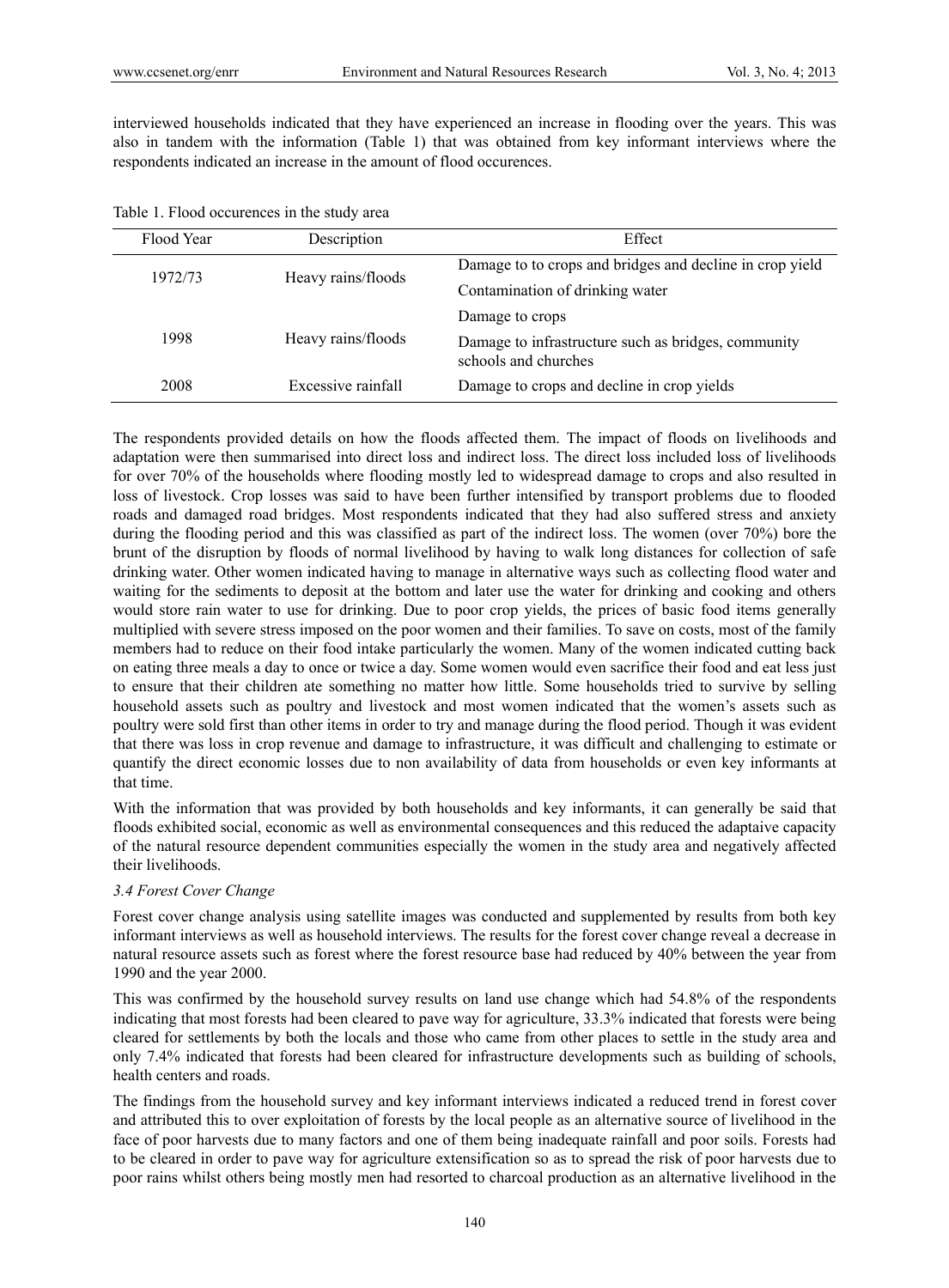

face of poor harvests due to climate variabailityand all these factors have put pressure on the forests.

Figure 4. Forest cover change in Sesheke district

The high demand for agricultural land had led to the opening up of forested area for agricultural expansion. The increased demand for agricultural land has also led to encroachment into gazetted forest reserves. Transect walks through 10 out of the 28 national forests in the district revealed extensive encroachment representing 35% level of encroachment where the encroachers where freely practicing farming in the forest reserves.

The reduction of forest cover of 40% has presented a challenge to both men and women but especially women have been affected to a larger extent. Over 97% of the households in the study area rely on firewood as a source of energy for cooking and heating. Firewood collection represents one of the greatest women's labor constraints arising from the gender division of labor which traditionally has allocated the responsibility of firewood collection to women. This therefore means that firewood collection for domestic use has mostly been done by women and girls. The majority (89%) of thewomen indicated that they have to bear the burden of walking long distances of between 3 to 8 kilometers from the safety of their communities in search of preferred firewood species. This has in turn increased their work burden, limited time available for food production and preparation and has also reduced their participation in income generating activities as well as educational opportunities.

Although there wasa presence of woodlands near houesholds, 58% of the women indicated that the remaining tree species that were nearby were not suitable for firewood as they took so long to light and easily burned out and released a lot of smoke forcing the women to walk the long distances in search of firewood species that were easy to light, took long to burn out and released less smoke.

## *3.5 Agricultural Production*

The results (80%) have revealed that the roles of men and women in agricultural production are well defined with mostly men being responsible for land clearing and preparation and women being responsible for planting, weeding, harvesting and post harvest activities. The results were slightly different for female headed households who indicated that women were generally responsible for land preparation, sowing, weeding, crop maintenance and harvest, and were almost exclusively responsible for growing food crops for the family. It was observed that men participated heavily in the sale of the crops after harvest. The efforts ofboth women and men in food and agricultural production has been hampered by unreliable rainfall, poor road network and lack of markets.

The majority of the people (56%) viewed agriculture as a pathway out of poverty for women, but because of women's limited access to essential production resources such as fertile land, labor and inputs, women's role in agriculture was observed to be restricted to producing subsistence food crops with low potential to generate income. Out of total respondents, 36% of the respondents indicated that prospects for women to expand their incomes through alternatives such as seasonal migration or other means outside agriculture were limited due to the fact that women's mobility was usually more constrained by social and cultural norms. It was also observed that 42% of the women more than men spent their incomes on food, with consequent improvements in household food security even in the face of climate variability.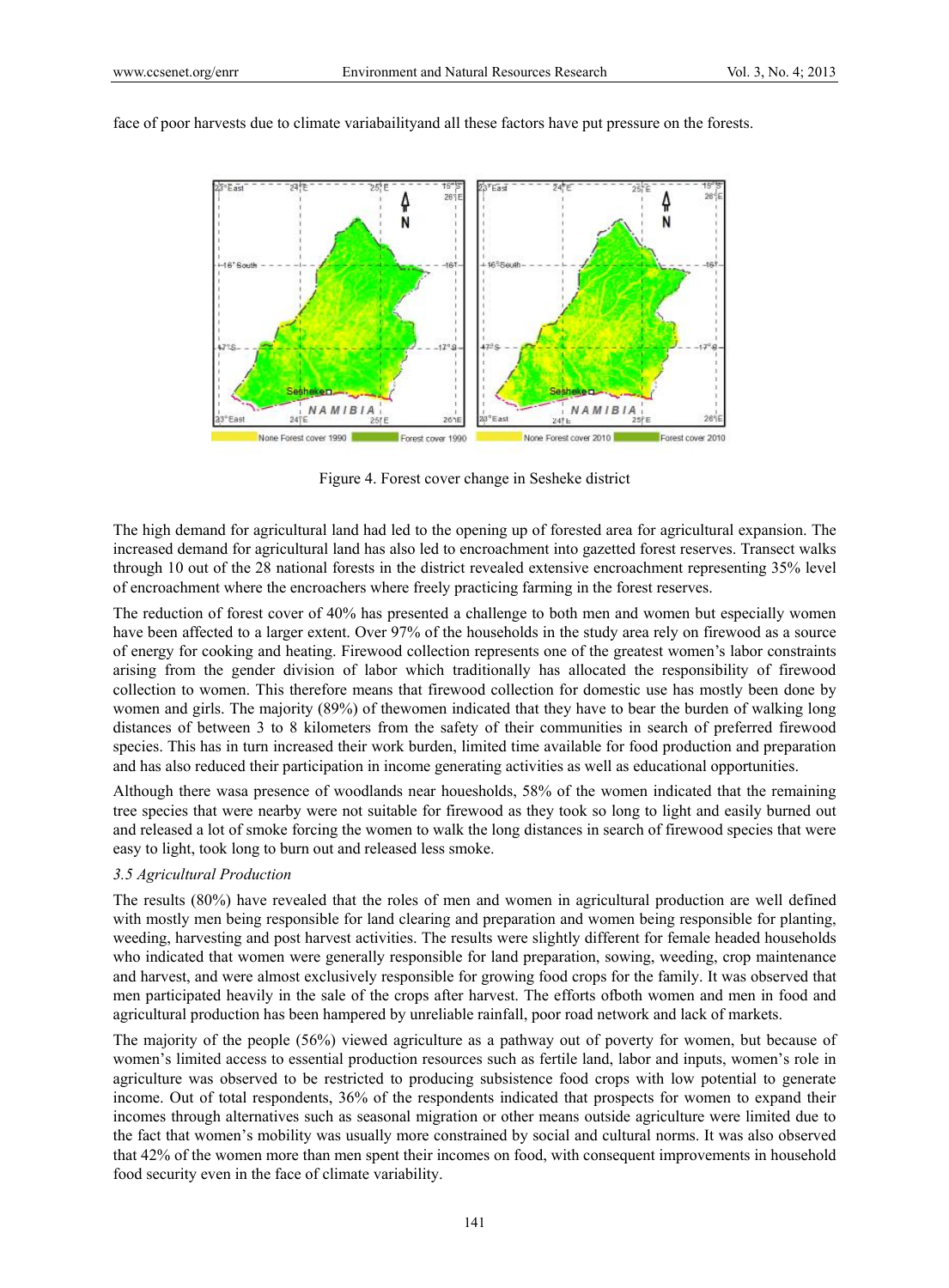One of the key elements in agricultural production is seed. Over 71% of the respondents indicatedthat all seed used to produce staple food crops in subsistence systems came from local seed systems as opposed to formal seed systems which was responsible for the flow of improved and hybrid seeds. Local systems were indicated as being responsible mostly for the flow of traditional seed. The respondents indicated that an important reason for relying on local seed systems was that small scale farmers especially women, often grew a diversity of crops to minimize the risk of total crop failure and food insecurity in case of drought. Gender dimensions manifested itself in the seed production as well as distribution. Mostly women were in charge of selecting and storing seed of many traditional food crops which were valued for specific attributes such as being cheaper and being adapted to local conditions and easier to obtain.Traditional seed varieties has been important in the face of climate variability as they have beenwell adapted to specific environments, they however have faced a number of constraints and these traditionalvarieties continue to be lost over time due to partly drought, introduction of improved hybrid seed varieties and policy shift which has consequently lowered the adaptive capacity of the natural resource dependent communities in the study area. For example, the policy by the Food Reserve Agency to stop buying colored maize from farmers has affected the availability of indigenous early maturing colored maize seed varieties. Traditional seed varieties have been in existence over time immemorial. For instance colored local maize has always been cultivated until white maize took over following its introduction and production stimulated chiefly by the demand of the export market and subsequently by the local policy shifts against colored traditional local maize. This shift in policy can be said to have eroded to some extent the local seed bank over time and can be said to have influenced negatively the adaptation strategies of the local people. Most women in the study area have had to suffer at the hands of this policy shift as they did not have the financial muscle to purchase the improved hybrid seeds and most often had to recycle the hybrid seeds which resulted in loss of vigor for the hybrid seeds over time. Therefore women felt that their adaptive capacity was reduced because they did not have extra incomes to purchase the hybrid maize seeds and since women are the custodians of food security, this policy shift was said to have affected their food security situation. The policy shift also served as a disincentive to men who could no longer keep the local varieties as would have no guaranteed market to sale their local colored maize other than FRA.

#### *3.6 Other Changes in Livelihoods*

An analysis of the livelihood history revealed that there are a number of livelihood activities that have tremendously reduced. About 92% of the households interviewed indicated that the natural resources such as forests and fish stocks in the study area had been decreasing.Respondents representing 15% out of which 12% were men had migrated from their original village to other villages as a way of securing off farm employment or doing what is termed as peace work in other areas and the women that were left behind to labour on increasingly unproductive land while being responsible for househod and family welfare as was also observed by Petrie (2008).

Both women and men have played an important role in supporting their households and communities to develop resilience and adapt to climate variability. Women participated in the gathering of forest products for fuel, fencing, food for the family, fodder for livestock as well as collection of medicinal plants when the need arose. Mostly men were involved in timber extraction and the use of non timber forest products (NTFPs) for commercial purposes. There were more women (61%) compared to the men (39%) who indicated that due to natural resources being far and scarce, they have had to walk long distances to fetch for the valuable natural resources and to some extent the women felt that this limited their time to engage in decision making, income generating or community activities and therefore restricted their opportunities for empowerment. Due to this division in labour, most women were differently and dispropotionately affected by climate variability.

### *3.7 Availability of Natural Resources*

The results reveal that due to drought and associated poor crop harvests, most of the natural resource dependent communities have had to rely heavily on natural resources as a means of alternative livelihood. Therefore the availability of the natural resources and their spatial distribution has also greatly reduced. Over 95% of the sampled households as well as the key informants observed that there had been a decreasing trend in the availability of natural resources such as fish, trees, timber, mushrooms, honey, fuelwood and medicinal plants. In terms of availability and access to water, the most common sources for domestic use are rivers and streams and wells. Over 70% of the households indicated the major source of water during the dry season is streams or rivers and some of them are seasonal whose water levels depended on rainfall amounts.

As a result of the decreasing trend in the availability of natural resources, there was also an increase in the distances that had to be covered to have access to the natural resources. Over 70.2% of the sampled households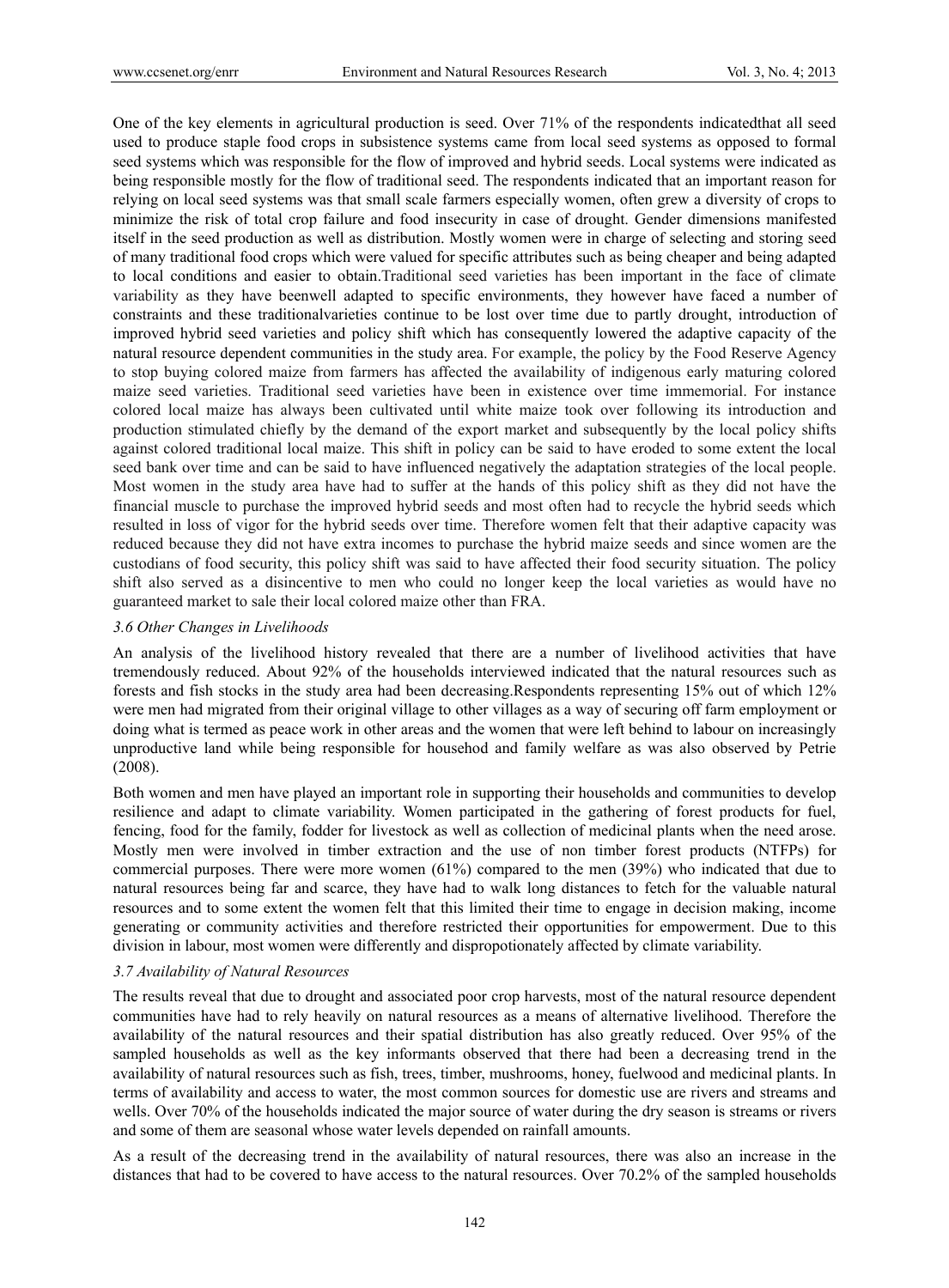indicated an increased distance of about 4 to 5 km for them to access the various natural resources and the people that were mostly affected by this were women. Though both men and women have been affected by climate variability, it is women who mainly have suffered the adverse impact of climate variability. Through their gender roles as household producers, women have had to walk substantially longer distances and spend more time and energy in fetching basic necessities such as firewood.

Over 70% of the respondents indicated that although women and men play critical roles in managing natural resources, it is women's gender roles in a wide range of activities that make them the daily managers of natural resources; that is, to wisely handle and use natural resources. Through their roles in production, reproduction and community management women, more so than men, are supposed to have a greater influence on the use of environmental resources but unfortunately is not the case in the study area.

While climate variability has been a factor associated with the depletion of natural resources, rules and regulations by the Barotse Royal Establishment and Forest Department which has provided certain restrictions on the accessibility of the natural resources was also observed to be a major constraint for some households.

Due to the scarcity of some of these natural resources, the study area encountered some conflicts though minimal in the use of the village rangeland and forest by various households. A case in point involves a special type of grass locally known as *Mufiyelo* which is used for making traditional brooms. This grass is special because it is only found in one specific location. The traditional leadership had observed some conflicts amongst households over the accessibilty and ownership of this grass.

Climate variability has affected the availability of non forest products like honey and wild fruits. The reduced availability of honey was attributed by traditional beekeepers to drought which they said affected the flowering system of trees and consequently led to a lower honey production. Interviews with key informants from Forest Department and Department of Agriculture confirmed the observations of the traditional beekeepers. The key informants revealed that the beekeeping activity has suffered the colon colapse disorder where bees had been deserting the hives when they are unable to find sufficient quantities of pollen and nectar. Key informant interviews also revealed a reduced flowering of trees attributed to persistent drought and thereby affecting the production of wild fruits. The collection and sale of wild fruits has been dominated by women in the study area and most of them indicated that they no longer harvest adequate quantities of wild fruits for food, nutrition and income. Wild fruits have been important in relieving hunger periods in the agricultural cycle and provide seasonal income but all this has since reduced due to persistent drought.

#### *3.8 Policies in the Face of Climate Variability*

Zambia has a number of policies that have a linkage with climate change issues namely the Forest Policy of 1998, the Water Bill of 2010, the Agriculture Policy (2004) and the National Policy on Environment (2005). This study focussed mainly on two policies namely Agriculture and Environment Policy as they were closely related to issues of climate variability.

The environment policy provides for theintegration of gender, youth and children concerns in environmental planning decisions at all levels to ensure sustainable social and economic development as an integral component in gender and development policy.The guiding principle is that both women and men including the youth should play a key role in the sustainable utilization of renewable natural resources and other development programmes. The policy provides for the strategy of promoting the participation of the women and the youth in environmental management activities at all levels andrecognizes the importance of gender roles and gender analysis in environmental management in all training programmes, at all levels. The policy further encourages youth and women involvement in pilot projects in environment and natural resources programmes.

At the time of conducting this study, the Ministry of Lands, Natural Resources and Environmental Protection was in the process of developing a climate change policy. Key informant interviews indicated that gender will likely be addressed in the upcoming climate change policy. The key informant interviews revealed that the climate change policy will try to mainstream gender especially for the most vulnerable people who are the poor living in rural areas and thatgovernment was aware that the poor who form a majority of the country's population and usually live in rural areas are generally more vulnerable to climate change as their ability to cope with climate induced changes and disasters is compromised by their low adaptive capacity.

Zambia developed the National Agricultural Policy in 2004 whose overall aim is to facilitate and support the development of a sustainable and competitive agricultural sector that assures food security at national and household levels and maximizes the sector's contribution to Gross Domestic Product. In terms of food security, the policy provides to ensure for a dependable and efficient annual production of adequate supplies of cereals, legumes,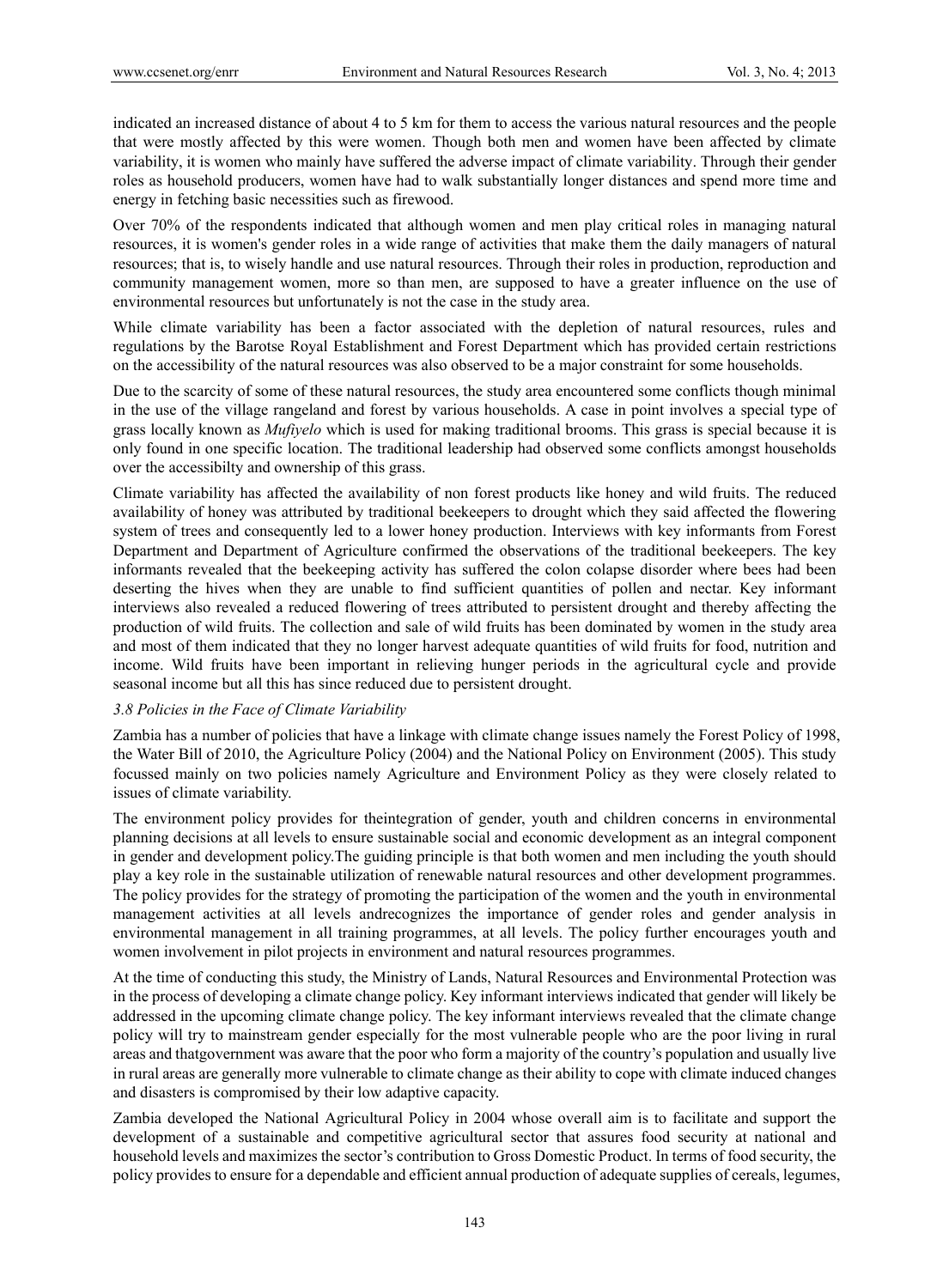roots and tubers, tree and plantation crops, horticultural crops, fisheries and animal products is maintained and sustained (MACO, 2004). The Policy outlines emergency preparedness that will be strengthened through the provision of timely early warning information, undertaking timely crop forecasting and creation and maintenance of strategic food reserves (MACO, 2004). The Agricultural Policy however does not address the gender dimensions with regards to adaptation of farmers to climate variability but provides for gender equity in resource allocation and access to agricultural services focusing on women and young farmers.

3.8.1 Consultation Process With Rural Communities When Developing Policies

The policy formulation process was participatory and consultative. The results from the household surveyrevealed that 8% of the local people in the study area were aware of the existence of the Environmental Policy as well as the Agriculture Policy and the related objectives of these policies. The same was the case with all the government Officers at the district level. 3% of the rural interviewed households participated in the district consultative meetings that led to the development of these policies. The inclusion of the local people in the development of these policies provided an opportunity for both men and women to have their views, concerns as well as practical experiences be included in these policies. It was useful that representatives from the villages had their voices heard during the formulation of these policies as their livelihoods were the ones that were greatly affected by the impacts of climate variability. The key informants indicated that the government was aware that policies were neither effective nor fair unless they became gender aware and therefore recognized that development actors are women as well as men. This meant that greater gender awareness translated into recognizing that women have the right to be included in policy making and related decisions and to benefit from the policies equally. The government has been alive to the fact that ensuring adaptation to climate variability needed to take into account the participation of all stakeholders especially the natural resource dependent rural communities comprising of both men and women who also contribute to climate change responses in different ways and have different capabilities based on their respective knowledge and experiences.

#### 3.8.2 Implementation of the Policies

Despite the increased recognition of the linkages between gender dynamics and agriculture, environment and climate variability, little progress has been shown in translating these into programs and actions at the local level. Whilst the local people were consulted during the formulation stage of these policies, the results from key informant interviews revealed an inadequate and unconsolidated approach to the implementation of the policies with most of the activities being very dependent on donor support by way of projects being piloted that lacked sustainability. It seems evident that the policies have lacked a consolidated implementation plan with no roll out plan.

Key informant interviews also revealed that there has not been any gender responsive funding allocation and disbursement from central government to the relevant government departments at district level that are entrusted to support adaptation measures to climate variability by natural resource dependent households in particular and communities in general.A review of the budgets of the department of agriculture and department of forestry revealed that the annual work plans and budgets were not developed with a gender focus in mind and lacked information on how women and men will be incorporated into the various proposed activities. Funding to the department of agriculture and forestry that are supposed to assist communities at district level with adaptation activities has been very poor. An analysis of the funding disbursement indicate that the department of forestry at district level received funding of not more than 10% of their total budget making it extremely difficult to carry out their activities. Given these results, there is need for government to address the poor funding to the districts for climate change activities and incorporate gender during the budget planning process as well as actual funding in order to support the livelihoods of the local people.

Key informant interviews reveal that institutional capacity for climate risk management preparedness strategies and for agro meteorological adaptation strategies to cope with the consequences of climate variability has been poor in the study area. The capacity being referred to is inadequate technical, financial as well as human capacity.

## **4. Conclusion**

This research has revealed that the study area has experienced climate variability in form of droughts and floods and although this has affected the livelihoods of both men and women, women have been hardest hit. The adapative capacity of mostly women has been quite low dueto a number of factors such as low economic status, low education levels, lack of skills and lack of access to assets, all these factors have not been gender neutral.

Climate variability has contributed to a reduction in forest cover. The study has shown a reduction in forest cover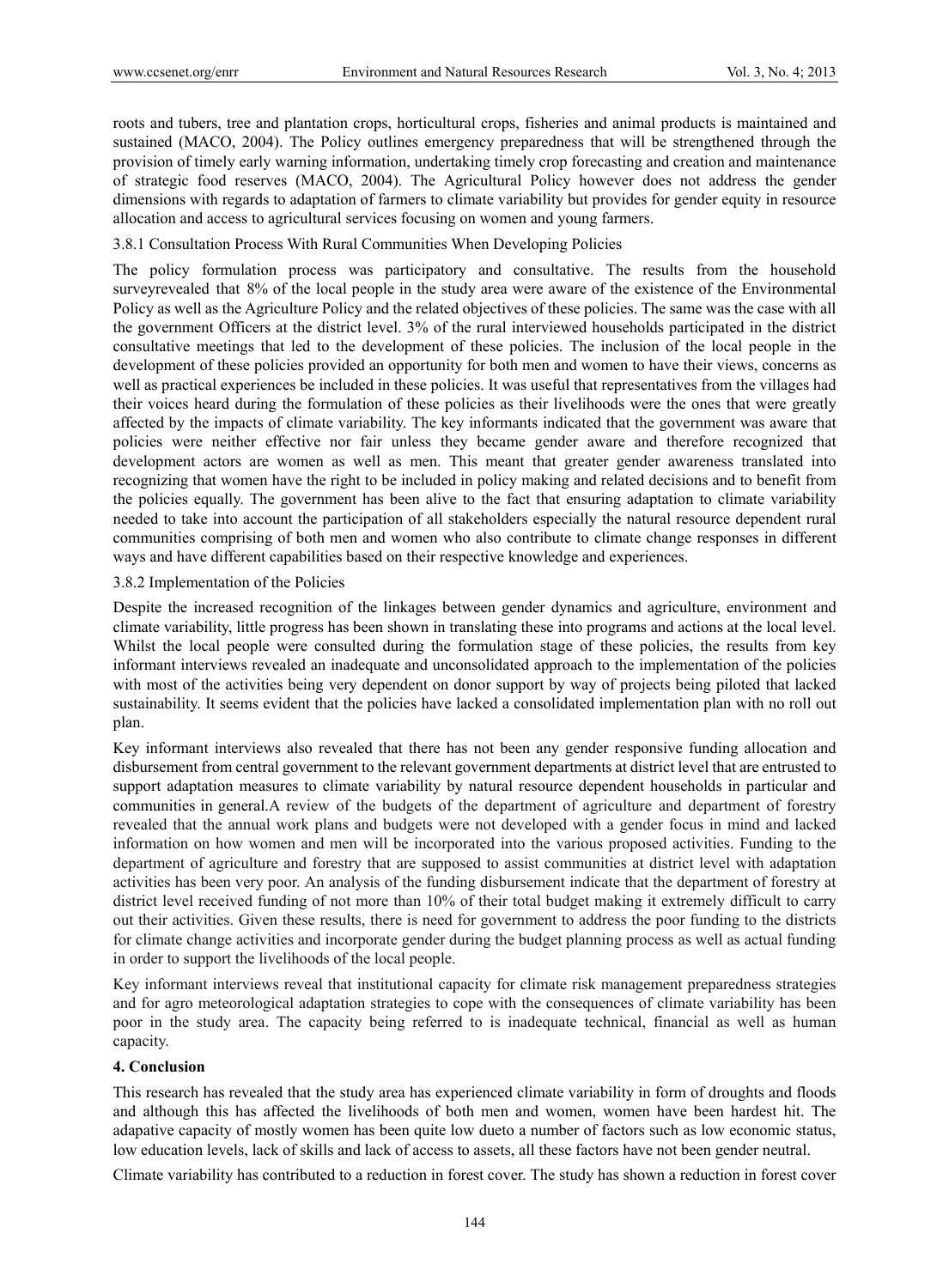which has partially been attributed to over exploitation of forests by the local people as an alternative source of livelihood in the face of poor harvests due to many factors and one of them being inadequate and unreliable rainfall and poor soils. This has also affected the availability of the natural resources as well as their spatial distribution which has greatly reduced. The study has revealed a decreasing trend in the availability of natural resources such as fish, trees, timber, mushrooms, honey, fuelwood and medicinal plants. The reduction in forest cover and non availability of natural resources has affected mostly women since they have to walk long distances to fetch valuable natural resources and increased their work burden, limited time available for food production and preparation and has also reduced their participation in income generating activities as well as educational opportunities. Though both men and women have been affected by climate variability, it is women who mainly have suffered the adverse impact of climate variability. Through their gender roles as household producers, women have had to walk substantially longer distances and spend more time and energy in fetching basic necessities such as firewood.

The study has also shown that a gender perspective has been an integral part of climate change thinking and policy in Zambia. The impacts of climate variability have not been gender neutral, and the government has recognized that policies cannot be effective unless they are gender aware, taking into consideration the different needs of women and men, the inequalities that compound the impacts of climate change for women and the specific knowledge women and men can contribute to solutions for adaptation and building resilience but has however lacked a gender responsive funding allocation and disbursement.

As a way of concluding, this paper notes that there are a number of areas where policy makers can intervene. There is need for the government to put up a consolidated implementation plan as a follow up to the policies and work out measures for sustainability instead of entirely depending on donor support. Donors should consider supporting civil society organizations both at local and national level to hold climate change related policy makers to account for their political commitment to gender equality. Given the strategic dependence of women and men's livelihoods on natural resources in the area, efforts will be required to implement effective and longer-term agro meteorologicalprograms to adapt production systems to climate variability. Multi-disciplinary institutional capacity is needed to develop local level analytical frameworks to provide sound practical guidelines for longer-term investment in food security related infrastructure for disaster mitigation at district level and for evolving livelihood adaptation strategies and risk management at local level.

The lessons derived from this paper are important not only for the case study area in particular but for many parts of Africa in general as there are indications that this is a similar experience in other parts of Africa as well. Other countries in Africa can use these findings for policy makers and donors to integrate the outcomes of this research into their policy planning, implementationand incorporate gender during the budget planning process and funds disbursements. Responses to climate change needs to be grounded in an increased understanding of the relationships between men and women at the household level and how these relationships are affected by, and influence responses to climate change.

#### **Acknowledgements**

Special thanks to the World Wide Fund for Nature (WWF) for the financial support for the research and Dr. Henry Sichingabula and Dr. Orleans Mfune for the useful comments.

## **References**

Aboud, G. (2011). *Gender and climate change*. Institute of development studies.

- Adger, W. N., Hughes, T. P., Folke, C., Carpenter, S. R., & Rockstrom, J. (2005). Social-ecological resilience to coastal disasters. *Science, 309*(5737), 1036-1039. http://dx.doi.org/10.1126/science.1112122
- Dankelman, I. (2010). *Gender and climate change*. UK.
- Denton, F. (2002). Climate change vulnerability, impacts, and adaptation: Why does gender matter? *Gender & Development, 10*(2), 10-20. http://dx.doi.org/10.1080/13552070215903
- Ellis, F. (2000). *Rurallivelihoods and diversity in developing countries*. Oxford: Oxford University Press.
- Goulden, M., (2006). *Livelihood diversification, social capital and resilience to climate variability amongst natural resource dependent societies in Uganda*. School of Environmental Sciences, University of East Anglia.
- IPCC. (2001). *Impacts, Adaptation and Vulnerability, Summary for Policymakers and Technical Summary of the Working Group II Report*. Geneva: IPCC.
- Mfune, O. & Sakala, P. Gender and energy poverty in rural Zambia. *Journal of Humanities*. University of